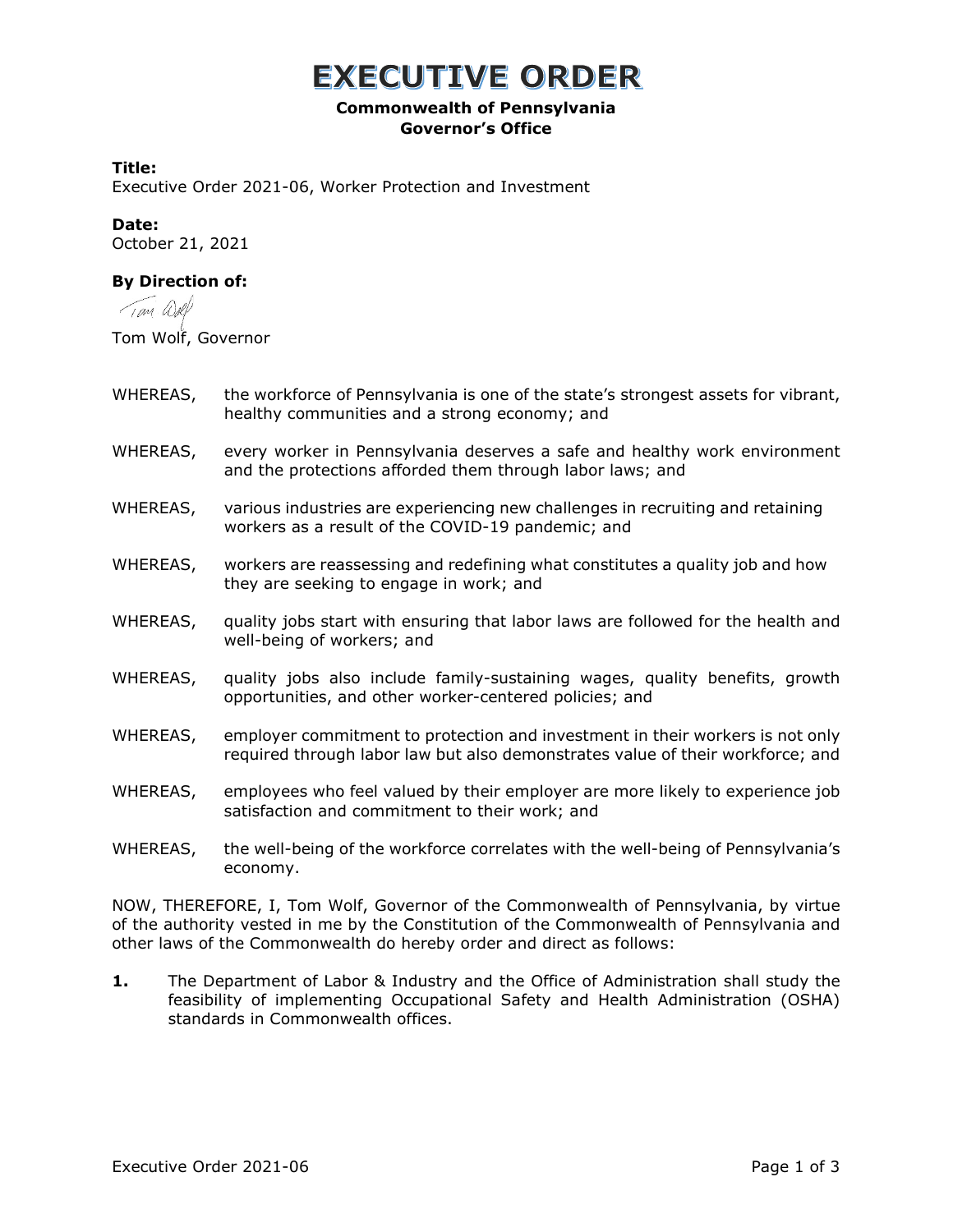## **EXECUTIVE ORDER**

#### **Commonwealth of Pennsylvania Governor's Office**

- **2.** The Department of Community and Economic Development (DCED), through the Governor's Action Team, will continue to require a minimum wage that meets or exceeds the Commonwealth's minimum wage as set forth in Executive Order 2016-02 As Amended, and will include a requirement for paid employee sick leave, in their criteria for offers of assistance, including offers of assistance involving the Redevelopment Assistance Capital Program, where otherwise not prohibited by law.
- **3.** All agencies under the Governor's jurisdiction that provide funding to for-profit businesses are to review existing programs and program guidelines and consider implementing a requirement for application, or consideration while review of applications, of a minimum wage consistent with the requirements under Executive Order 2016-02 As Amended and paid sick leave, where otherwise not prohibited by law.
- **4.** All agencies of the Commonwealth, in collaboration with the Department of General Services, shall review and develop grantmaking and contracting processes that ensure any entity receiving an award has certified that it is in compliance with applicable Pennsylvania state labor and workforce safety laws including, but not limited to:
	- **a.** Construction Workplace Misclassification Act.
	- **b.** Employment of Minors Child Labor Act.
	- **c.** Minimum Wage Act.
	- **d.** Prevailing Wage Act.
	- **e.** Equal Pay Law.
	- **f.** Employer to Pay Employment Medical Examination Fee Act.
	- **g.** Seasonal Farm Labor Act.
	- **h.** Wage Payment and Collection Law.
	- **i.** Industrial Homework Law.
	- **j.** Construction Industry Employee Verification Act.
- **5.** All agencies under the Governor's jurisdiction are to communicate to their current and future vendors the expectation of labor law compliance and potential impact on eligibility for state contracts and grants if the vendor is found to have violated any of Pennsylvania's labor or workforce safety laws.
- **6.** The Department of Labor & Industry shall maintain a publicly available list of organizations that have been found to have violated labor laws, misclassified their workers, owe unemployment compensation back taxes, or fail to carry requisite workers' compensation insurance until they satisfy their legal obligations.